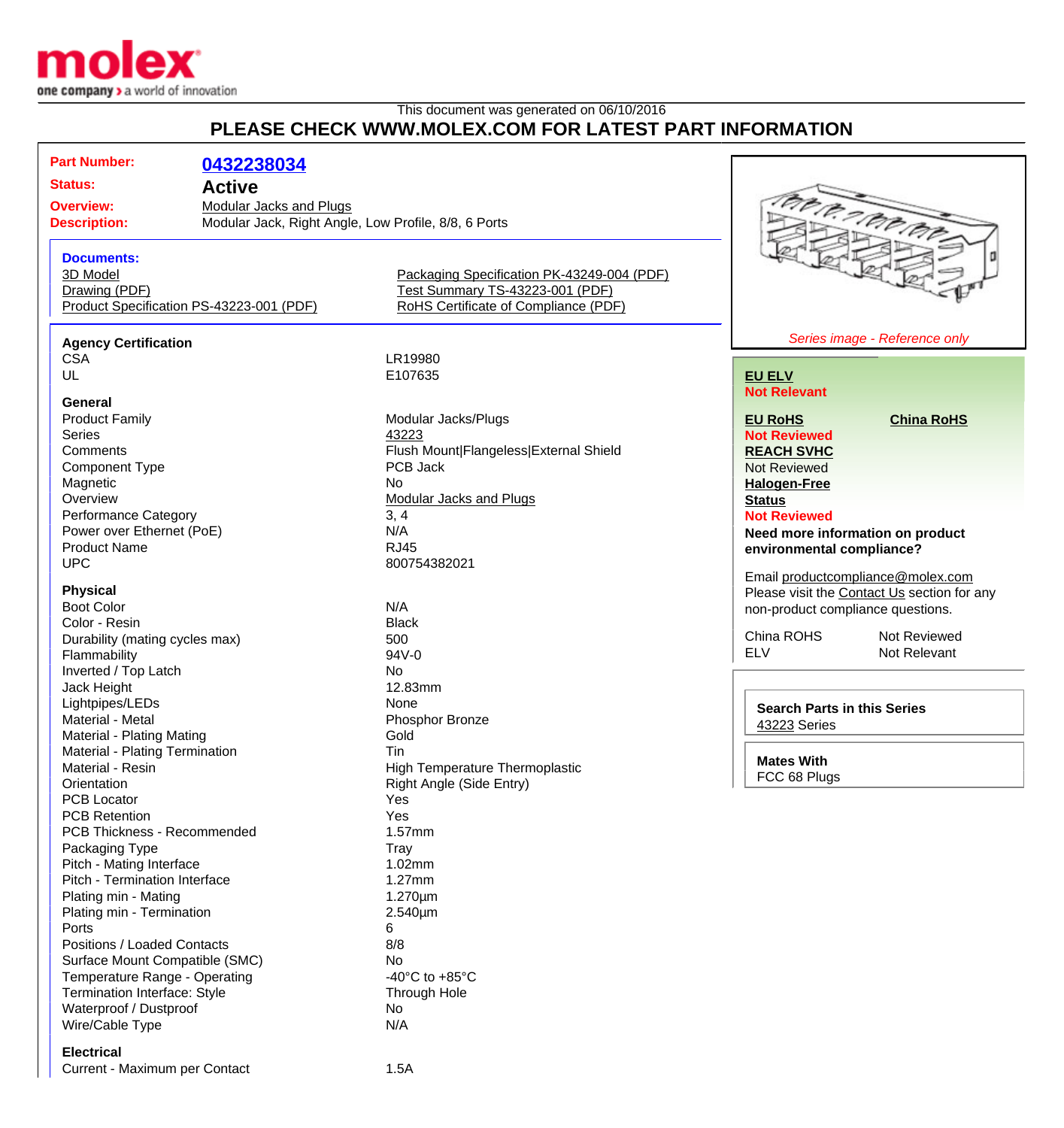| Shielded<br>Voltage - Maximum                                                                                                                | No<br>150V AC (RMS)                                       |
|----------------------------------------------------------------------------------------------------------------------------------------------|-----------------------------------------------------------|
| <b>Solder Process Data</b><br>Lead-freeProcess Capability                                                                                    | <b>WAVE</b>                                               |
| <b>Material Info</b><br>Old Part Number                                                                                                      | A432238034                                                |
| <b>Reference - Drawing Numbers</b><br>Packaging Specification<br><b>Product Specification</b><br><b>Sales Drawing</b><br><b>Test Summary</b> | PK-43249-004<br>PS-43223-001<br>SDA-43223<br>TS-43223-001 |

## This document was generated on 06/10/2016 **PLEASE CHECK WWW.MOLEX.COM FOR LATEST PART INFORMATION**